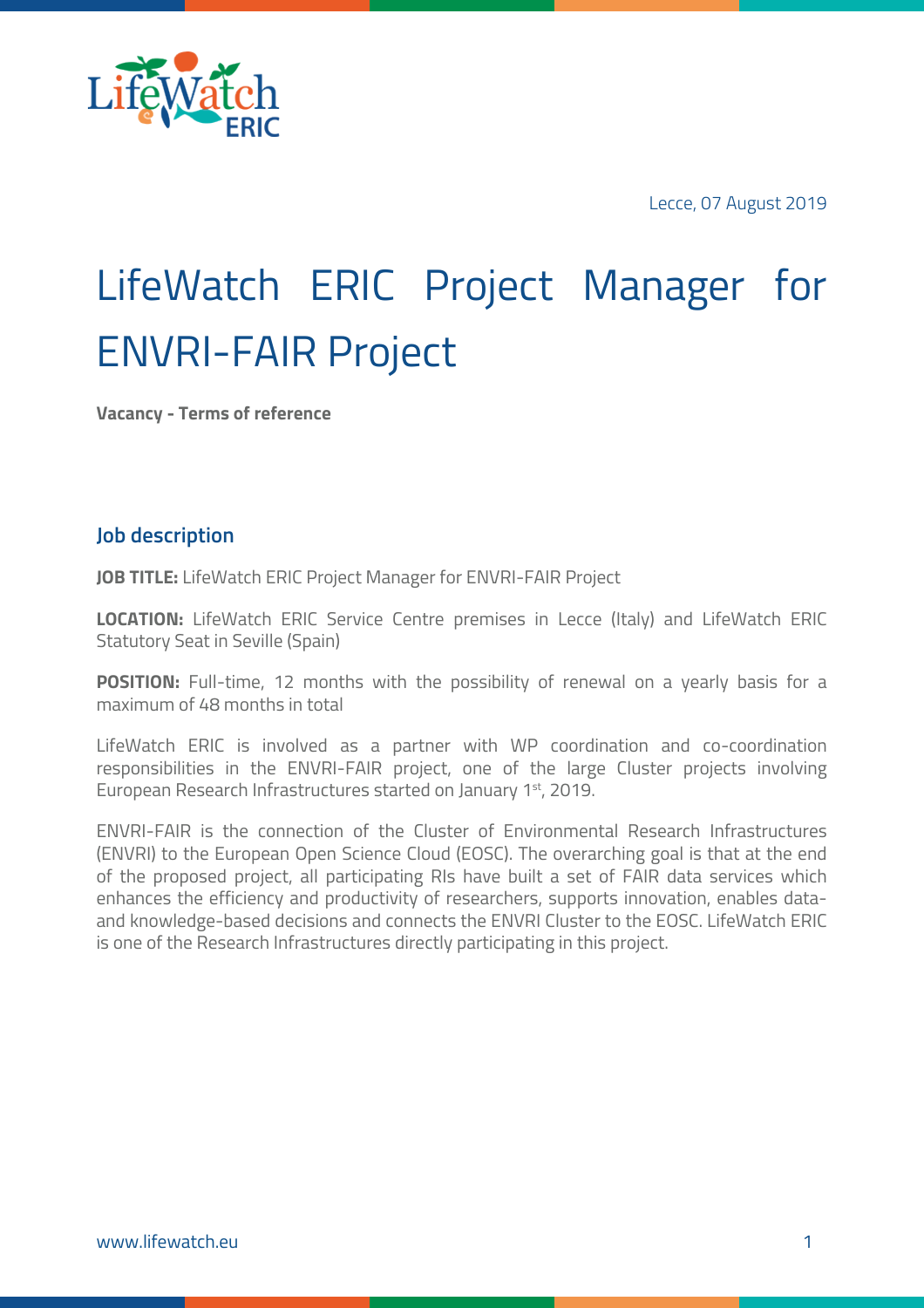

### **Main accountabilities**

- § She/he will be responsible for the project management of all the activities that LifeWatch ERIC is in charge of regarding the ENVRI-FAIR project;
- § She/he will work under the supervision of and directly report to the LifeWatch ERIC Project Coordinator (Alberto Basset);
- § She/he will be the primary point of contact between LifeWatch ERIC and ENVRI-FAIR and will ensure appropriate communication amongst the entire project team and stakeholders to guarantee the successful completion of the project;
- § She/he will be managing the day-to-day progress of the project, from planning through deployment;
- § She/he will ensure that the project is managed in accordance with the agreed data management methodologies;
- § She/he will be responsible for maintaining crucial project documents and track project deliverables using appropriate tools;
- § She/he will monitor deadlines and report on the status of the project to all stakeholders.

# **The ideal candidate should meet the following requirements**

- Have a university degree or equivalent qualifications, with a solid background in both ICT science and biodiversity and ecosystem science;
- § Relevant previous professional experience as project manager or officer in international organizations and/or in research infrastructures and/or in large European/international projects, with particular reference to 7FP or Horizon 2020 ones;
- § Relevant professional experience in a hands-on functional role involving any of the following: data curation and management, data-related quality assurance;
- § Demonstrated organizational, problem solving and critical thinking skills;
- § Proven organisation and communicative skills, keen in working in team and organising/coordinating teams, as well as working under tight deadlines, in international environment and multi-language contexts;
- § Fluency in written and spoken English. Skills in other European working languages are beneficial;
- **Have the flexibility to take a position that requires two working locations in two different** European countries.

#### www.lifewatch.eu 2008 - 2008 - 2008 - 2008 - 2018 - 2018 - 2018 - 2018 - 2018 - 2018 - 2018 - 2018 - 2018 - 20